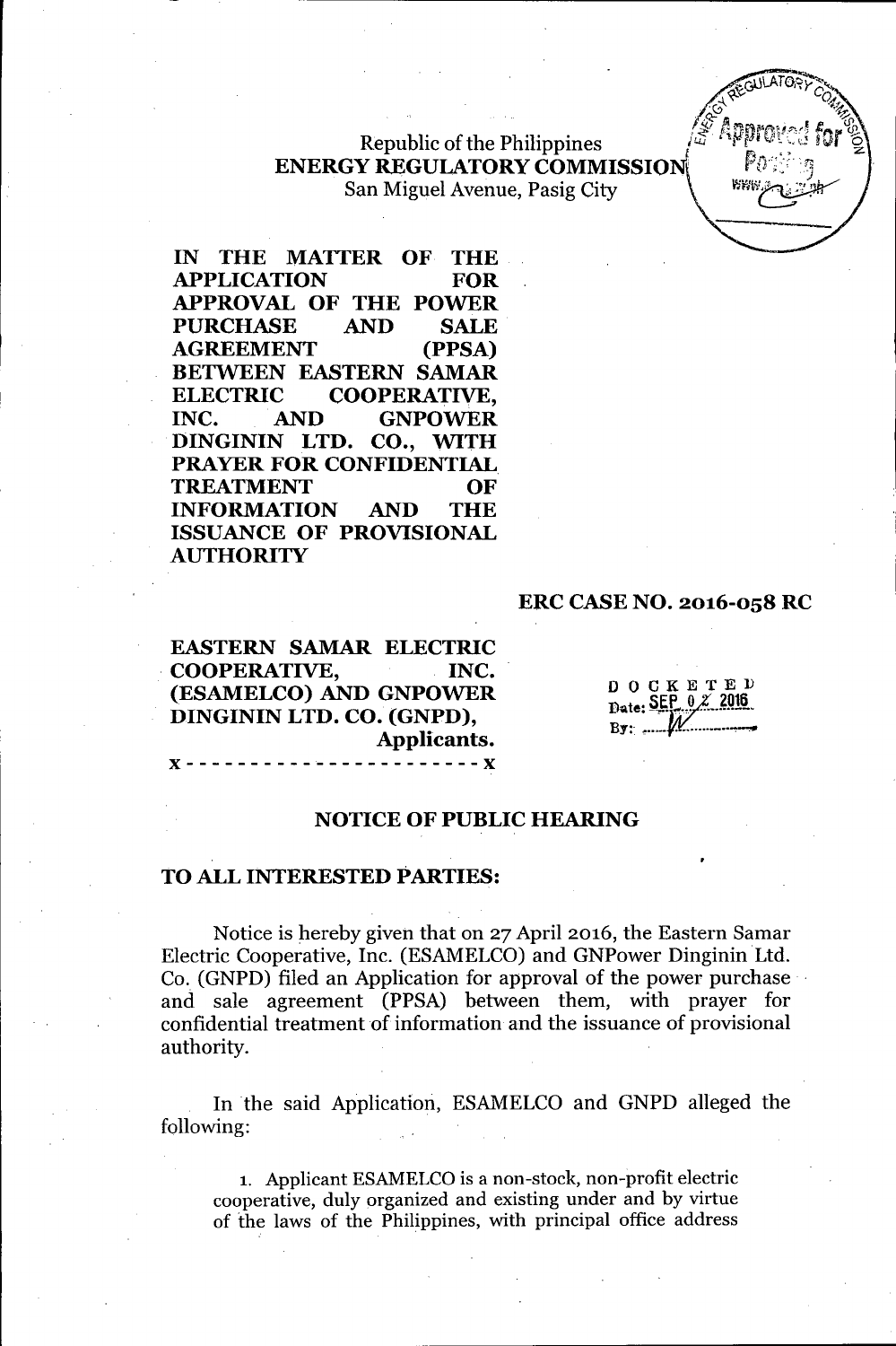Cabong, Borongan, Eastern Samar. It is authorized to distribute and provide electricity services to its memberconsumers in the Municipalities of Jipapad, Arteche, San Policarpo, Oras, Dolores, Maslog, Can-avid, Taft, Sulat, San Julian, Maydolong Balangkayan, Llorente, Hernani, General MacArthur, Quinapondan, Giporlos, Balangiga, Lawaan, Salcedo, Mercedes, and Guiuan, all in the Province of Eastern Samar (collectively, the "Franchise Area");

2. Copies of ESAMELCO's Articles of Incorporation, By-Laws, Certificate of Registration and Certificate of Franchise are attached as follows:

| <b>Annex</b>                                                             | Document                                                                              |  |  |
|--------------------------------------------------------------------------|---------------------------------------------------------------------------------------|--|--|
| $\mathbf{K}$ $\mathbf{A}$<br><b>ESAMELCO's Articles of Incorporation</b> |                                                                                       |  |  |
| $K$ <sup>37</sup>                                                        | <b>ESAMELCO's By-laws</b>                                                             |  |  |
| $\mathcal{C}$                                                            | Certificate of Registration with the National<br>Electrification Administration (NEA) |  |  |
| $\mathbf{Y}$                                                             | Certificate of Franchise                                                              |  |  |

3. Meanwhile, Applicant GNPD is a duly registered limited partnership organized and existing under Philippine laws, engaged in the business of developing, constructing, operating and owning power generation facilities and in the sale and trade of electric power. Its principal office is at 28th Floor, Orient Square Building, Don Francisco Ortigas, Jr. Road, Ortigas Center, Pasig City;

4. Applicant GNPD's owners and development team, at the time of the privatization of NPC/PSALM's assets, focused on the development and construction of the first large-scale power plant in the Philippines, the 2x300MW coal-fired power plant of GNPower Mariveles Coal Plant Ltd. Co., after the enactment of EPIRA to support the government's call for additional capacity to meet the growing power demand. It also encouraged other IPPs to build and add new capacity that led to our current state of a stable supply in Luzon;

5. Applicant GNPD's pertinent documents evidencing its due registration as a limited partnership are appended hereto as follows:

| <b>Annex</b>    | 「嘉 意志參与了資本 Document」                      |  |  |  |
|-----------------|-------------------------------------------|--|--|--|
| $``\mathbf{E}"$ | Certificate of Registration issued by the |  |  |  |
|                 | Securities and Exchange Commission (SEC)  |  |  |  |
| $\mathbf{G}$    | <b>GNPD's Articles of Partnership</b>     |  |  |  |

6. Applicants may be served with orders, notices and other legal processes of this Honorable Commission through the address of the undersigned counsels;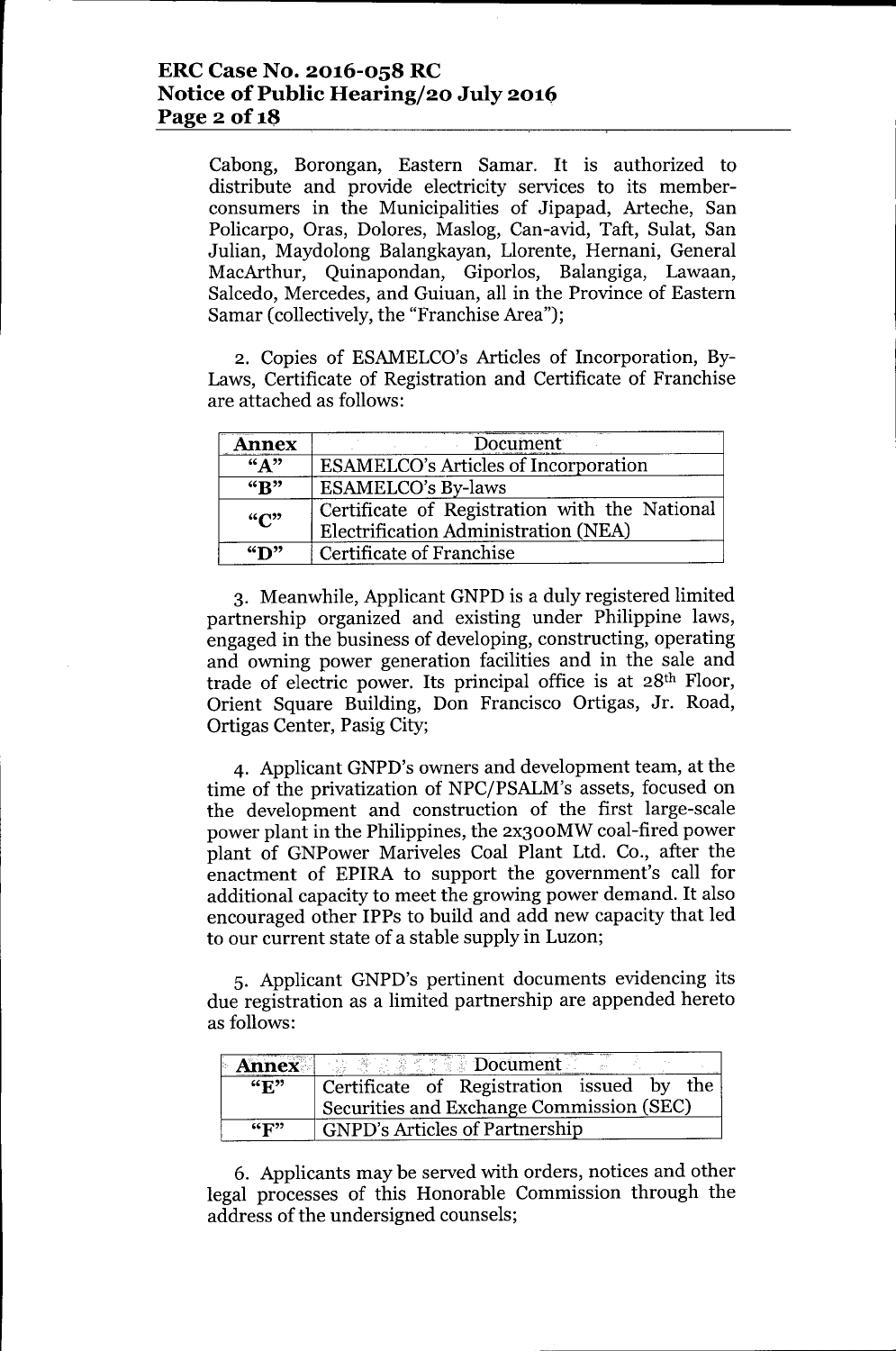7. l3yand pursuant ~o*Sections* 23, 25, 43 *(u),* and 45 *(b)* of *Republic Act No.* 9136, otherwise known as the *Electric Power Industry Reform Act of 2001* (EPlRA), its *Implementing Rules and Regulations,* and other pertinent rules and regulations, the instant *Application* for the consideration and approval of the Power Purchase and Sale Agreement (PPSA) executed by and between Applicants ESAMELCO and GNPD on 16 December 2015 is herein respectfully filed. A copy of the PPSA is hereto attached as **Annex** "G" and forms an integral part hereof;

### **I. STATEMENTOF FACTS**

### **ESAMELCO's Power Supply and Demand Situation**

8. ESAMELCO, together with other Region 8 ECs, needs to address the insufficiency of its power supply due to the increasing demand within its franchise area;

9. ESAMELCO currently receives a total of 11MW from its existing suppliers out of its peak requirement of 15.82MW. With an annual average growth rate of 3.51%, ESAMELCO forecasts that its peak demand for the years 2017 to 2023 will be 21.90MW;

10.The eleven (n) electric cooperatives (ECs) of Region 8, namely:

- (i) Biliran Electric Cooperative, Inc. (BILECO)
- (ii) Don Orestes Romualdez Electric Cooperative, Inc. (DORELCO)
- (iii) Eastern Samar Electric Cooperative, Inc. (ESAMELCO)
- (iv) Leyte II Electric Cooperative, Inc. (LEYECOII)
- (v) Leyte **III**Electric Cooperative, Inc. (LEYECOIII)
- (vi) Leyte IV Electric Cooperative, Inc. (LEYECO IV)
- (vii) Leyte V Electric Cooperative, Inc. (LEYECOV)
- (viii) Northern Samar Electric Cooperative, Inc. (NORSAMELCO)
- (ix) Samar I Electric Cooperative, Inc. (SAMELCOI)
- (x) Samar II Electric Cooperative, Inc. (SAMELCO II) and
- (xi) Southern Leyte Electric Cooperative, Inc. (SOLECO),

collectively, the "Region 8 ECs", have just concluded the competitive selection process with FDC Utilities, Inc. (FDC), Trans Asia Oil and Energy Development Corporation (Trans Asia), GNPower Ltd. Co. (GNPower), and San Miguel Energy Corporation (SMEC) for their short-term power supply requirements, covering the period 2015-2018 for demands ranging from 65MW in 2015 to 93MW in 2018;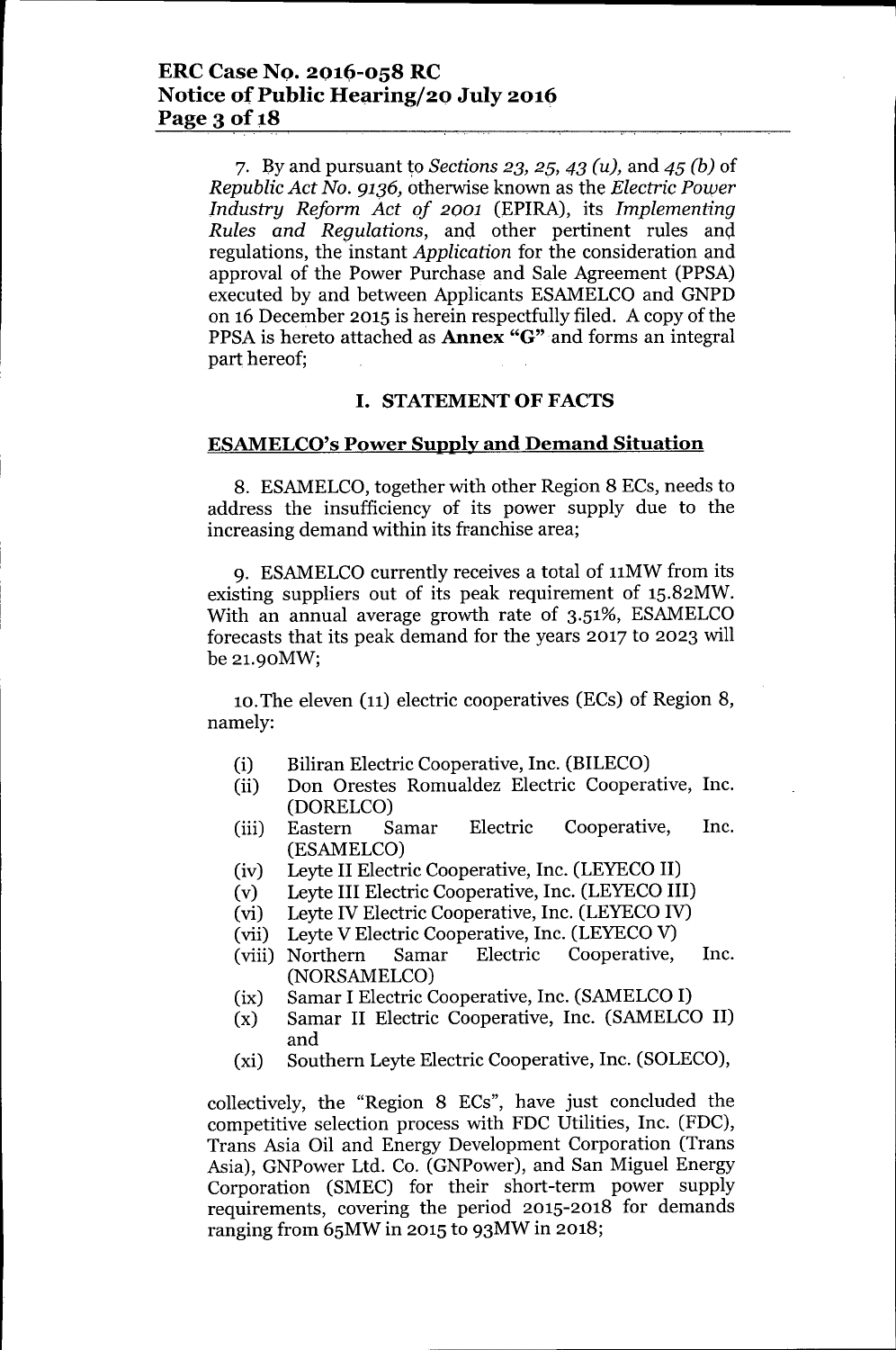11. Subsequently, the foregoing Region 8 ECs received two (2) unsolicited proposals for the supply of their aggregated long-term baseload demand of 150MW from December 26,  $2018$  to.December 25, 2038, or for a twenty (20) year period;

### **The Competitive Selection Process**

12.Guided by a declared and agreed palicy and guidelines as described in Region 8 ECs Rules and Procedures for Unsolicited Proposal, which is Annex A of the Instructions to. Proponents (subsequently, the Final Instructions to. Proponents), the Region 8 ECs created the Joint Competitive Power Supply Procurement (JCPSP) Board, the R8 JCPSP Bids and Awards Committee (JBAC) and the Core Technical Working Group  $(CTWG)^1$  to conduct the initial evaluation of the unsolicited proposals in order to determine which will be. more advantageous for the Region 8 ECs;

13. The CTWG found the proposal of GNPower better and consistent with the criteria set forth in the aforementioned palicy and guidelines;

14. GNPower submitted a Firm and Final Proposal, containing the Legal, Technical and Financial Documents; the Technical Proposal; and the Financial Proposal, as required by the JBAC. GNPower, through the submitted bidding documents, manifested to R8 JBAC that a special purpose company was established for the Dinginin Project, which is GNPower Dinginin Ltd. Co. (GNPD), and GNPower is the lead developer of the said project;

15. After a more detailed evaluation, the JBAC endorsed the GNPower proposal to the R8 JCPSP Board, which granted GNPawer the *Original Proponent* status in the Campetitive Selection Process through Comparative Proposals for the procurement of the long-term baseload power supply of Region 8 ECs;

16. Generating companies (GENCOs) were invited to. submit Comparative Proposals to challenge GNPower's offer through publications in newspapers of general and national circulation for two (2) consecutive weeks and through written invitations to the GENCOs listed in the DOE website;

<sup>&</sup>lt;sup>1</sup> The Region 8 JCPSP Board is composed of all Board Presidents and General Managers of the 11 Electric Cooperatives in the islands of Leyte, Biliran and Samar. The R8 JCPSP BAC (or JBAC) is composed of representatives of the BAC of each EC. The JTWG is composed of technical, finance and market trading personnel from the ECs. Select members of the JTWG which is called Core Technical Working Group or CTWG was tasked to provide direct technical support to the JBAC.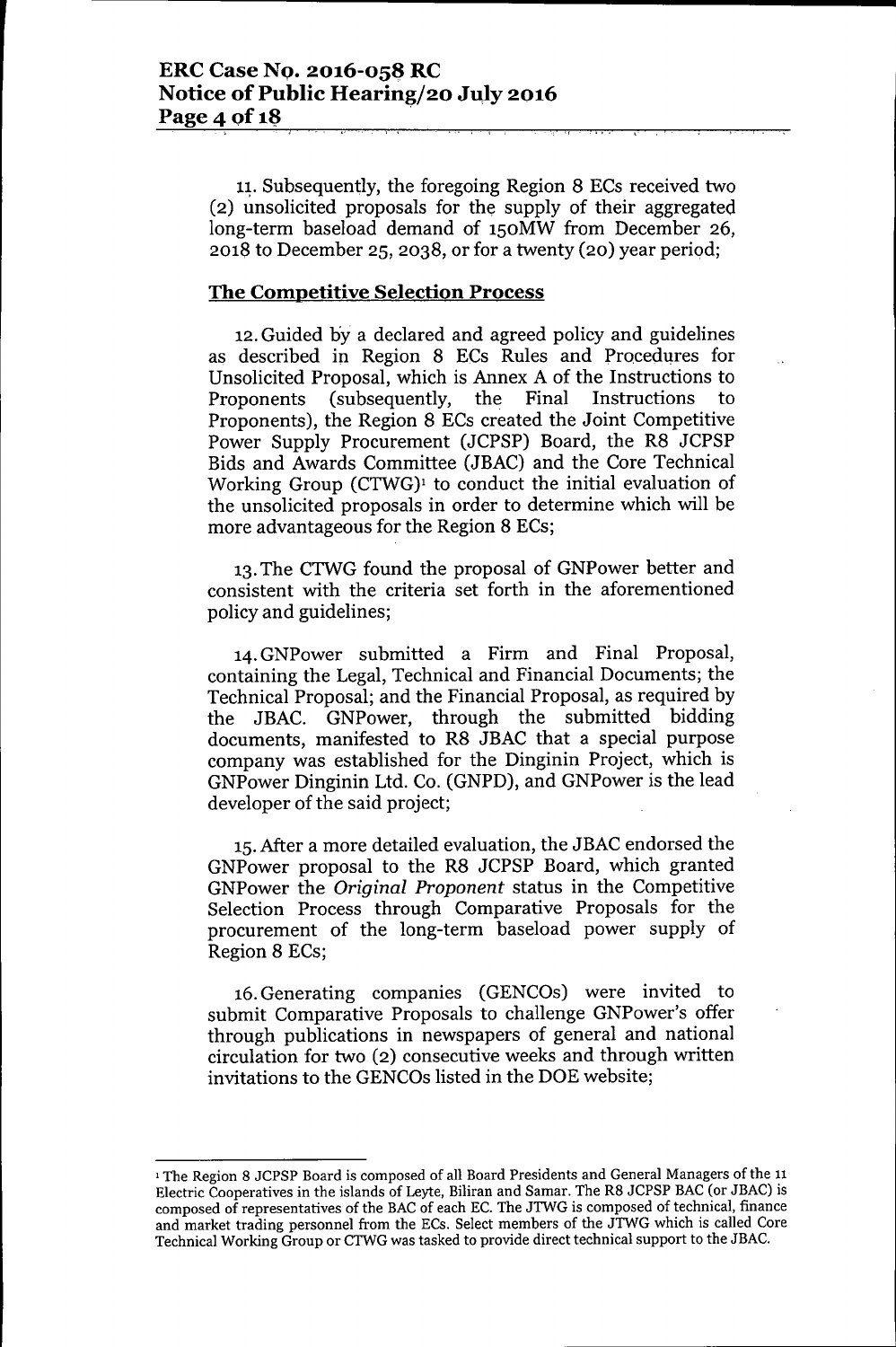17. Participating GENCOs submitted letters of intent (LOIs) and afterwards, they were provided with a copy the Instructions to Proponents (ITP) (subsequently, Final Instructions to Proponents) and due diligence data. Thereafter, transaction conferences were held to clarify and discuss the transaction process, requirements, rules and evaluation methodology;

18.During the suhmission and opening of bids, only San Miguel Energy .Corporation ("SMEC") submitted a comparative proposal. However, upon evaluation, SMEC's evaluated long-term levelized price was found to be higher than GNPower's;

19.On 13 November 2015, the R8 JBAC issued a Notice of Award to GNPower and the same was accepted by GNPower on 14November 2015;

20. Afterwards, the Region 8 ECs, GNPower and GNPD negotiated the final terms and conditions of the Power Purchase and Sale Agreement (PPSA) based on the Key Contract Terms provided in the Final Instructions to Proponents. Separate/individual but identical PPSAs were signed by and between each of the 11 Region ECs and GNPD;

21. Accordingly, on December 16, 2015, ESAMELCO and GNPD executed the subject PPSA, providing the terms and conditions for the supply of 15MW baseload power to ESAMELCO to assure the adequate and reliable supply of power to ESAMELCO's franchise area;

22. In support of the above competitive selection process, Applicants ESAMELCO and GNPD hereby attach the following documents to form integral parts hereof:

| <b>ANNEX</b>                | $\blacksquare$ DOCUMENT                          |  |  |  |
|-----------------------------|--------------------------------------------------|--|--|--|
| $\mathbf{H}^{\prime\prime}$ | Instructions to Proponents (ITP)                 |  |  |  |
| $H-1$ "                     | Final Instructions to Proponents (FITP)          |  |  |  |
| $H - 2$                     | <b>Information Memorandum</b>                    |  |  |  |
| $\overline{ST}$             | Comments to the Unsolicited Proposal<br>of       |  |  |  |
|                             | <b>GNPower</b>                                   |  |  |  |
| $\mathbf{H}^{\prime\prime}$ | Evaluation<br>GNPower Unsolicited<br>Proposal    |  |  |  |
|                             | Report                                           |  |  |  |
| "K"                         | Invitation to Submit Comparative Proposals as    |  |  |  |
|                             | published in the Philippine Daily Inquirer on 07 |  |  |  |
|                             | August 2015                                      |  |  |  |
| $K-1$ "                     | Affidavit of Publication dated 15 April 2016     |  |  |  |
| "K-2"                       | Invitation to Submit Comparative Proposals as    |  |  |  |
|                             | published in the Manila Bulletin on 14 August    |  |  |  |
|                             | 2015                                             |  |  |  |
| $"K-3"$                     | Affidavit of Publication dated 15 April 2016     |  |  |  |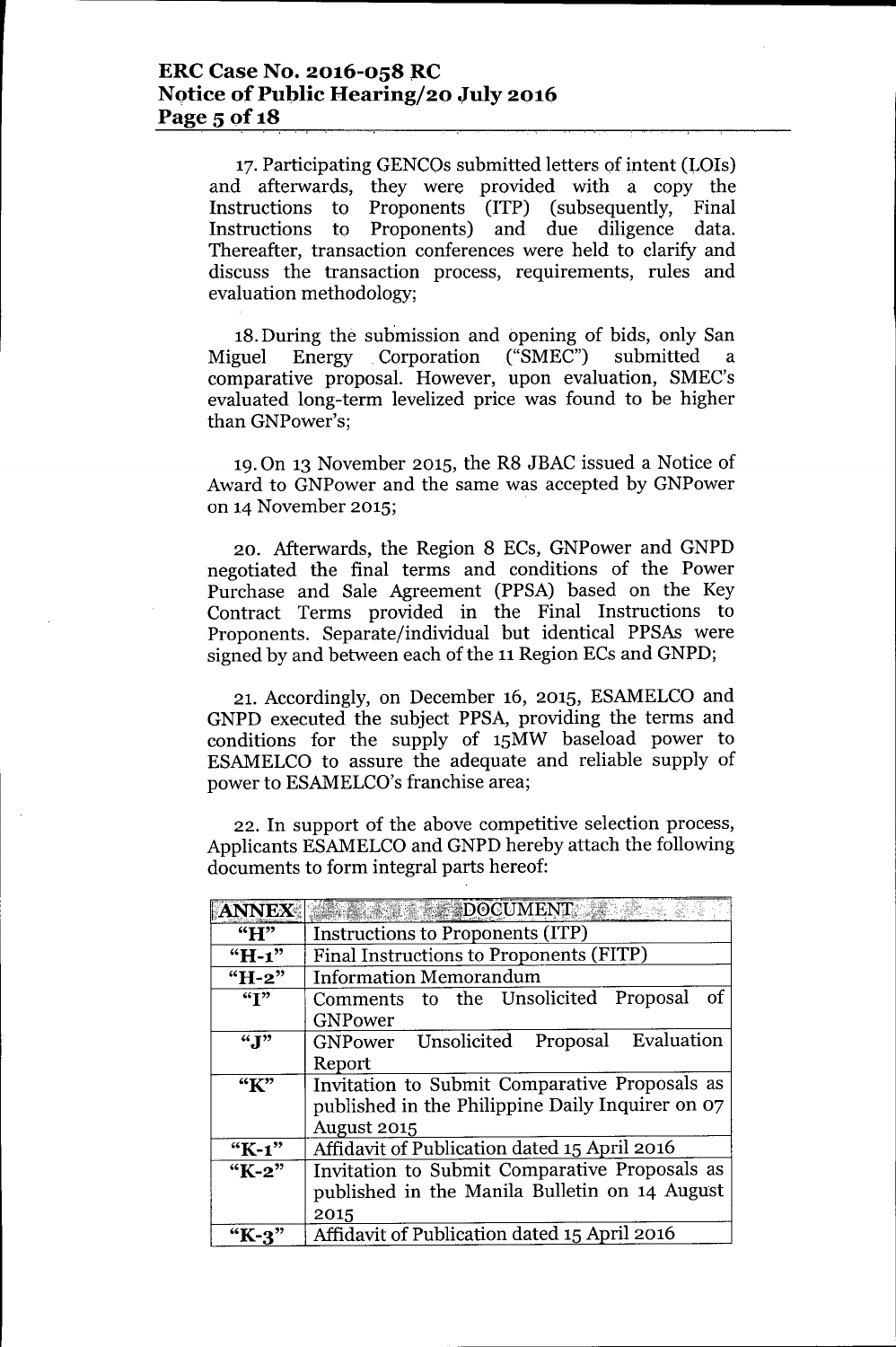## ERC Case No. 2016-058 RC Notice of Public Hearing/20 July 2016 Page 6 of 18

| $\mathbf{G}$   | AES Philippines' Letter of Intent to Participate |  |  |  |
|----------------|--------------------------------------------------|--|--|--|
|                | in Region 8 Joint Competitive Power Supply       |  |  |  |
|                | Procurement dated 02 September 2015              |  |  |  |
| $L-1$ "        | FDC Utilities, Inc.'s Letter of Intent dated 01  |  |  |  |
|                | September 2015                                   |  |  |  |
| $"L-2"$        | SMC Global Power's Letter of Intent<br>to        |  |  |  |
|                | Participate dated 26 August 2015                 |  |  |  |
| $\mathbf{M}$ " | Limay Premiere Power Corp.'s letter dated 28     |  |  |  |
|                | October 2015                                     |  |  |  |
| ``N"           | R8 JCPSP Assessment of SMC Global Power          |  |  |  |
|                | Financial Model                                  |  |  |  |
|                | Notice of Award to GNPower dated 13 November     |  |  |  |
|                | 2015                                             |  |  |  |

### II. ABSTRACTOF THE PPSA AND OTHER RELATED INFORMATION

23. The following are the salient features of the PPSA:

A. Term of Agreement. The PPSA shall be effective at the date of its execution, and shall terminate after 240 months from the date specified in the Commencement Date Notice<sup>2</sup> defined as the written notice that indicates the commencement of the first delivery of the Product after GNPD begins commercial operations in the market, which shall not be later than the first day of the Billing Period immediately after the lapse of thirty-six (36) months from the ERC's final approval of the PPSA;3

B. Source of Supply<sup>4</sup>. GNPD shall make available, sell, and deliver or cause to be delivered to ESAMELCO the Product<sup>5</sup> at the Delivery Point, whether sourced from GNPD's facility or from other electricity generators, including the Wholesale Electricity Spot Market (WESM);

GNPD's facility shall be constructed and operated in Mariveles, Bataan. The Technical Details of the Project is herewith attached to form an integral part hereof as **Annex**  $"P"$ :

**C. Contracted Capacity.** ESAMELCO is contractually entitled to receive from GNPD, at any hour, subject to GNPD's Available Capacity (as defined in the PPSA) for such hour, the Contracted Capacity (as defined in the PPSA), as follows:

<sup>2</sup> Section 1.3, Schedule 1. Contracted Capacity, Contract Price and Terms of Agreement, PPSA, page 30

<sup>3</sup> Section 1.1, Article 1. Definitions and Interpretations, PPSA, page 4

<sup>4</sup> Section 3.1, Article 3. Obligations and Deliveries, PPSA, page 11

<sup>5</sup> Refers to electric capacity, contracted on a variable Capacity Utilization Factor basis, together with energy, as specified in Schedule 1of the PPSA, as the context requires, or as otherwise agreed by the Parties. (Section 1.1, Article 1. Definitions and Interpretations, PPSA, page 8)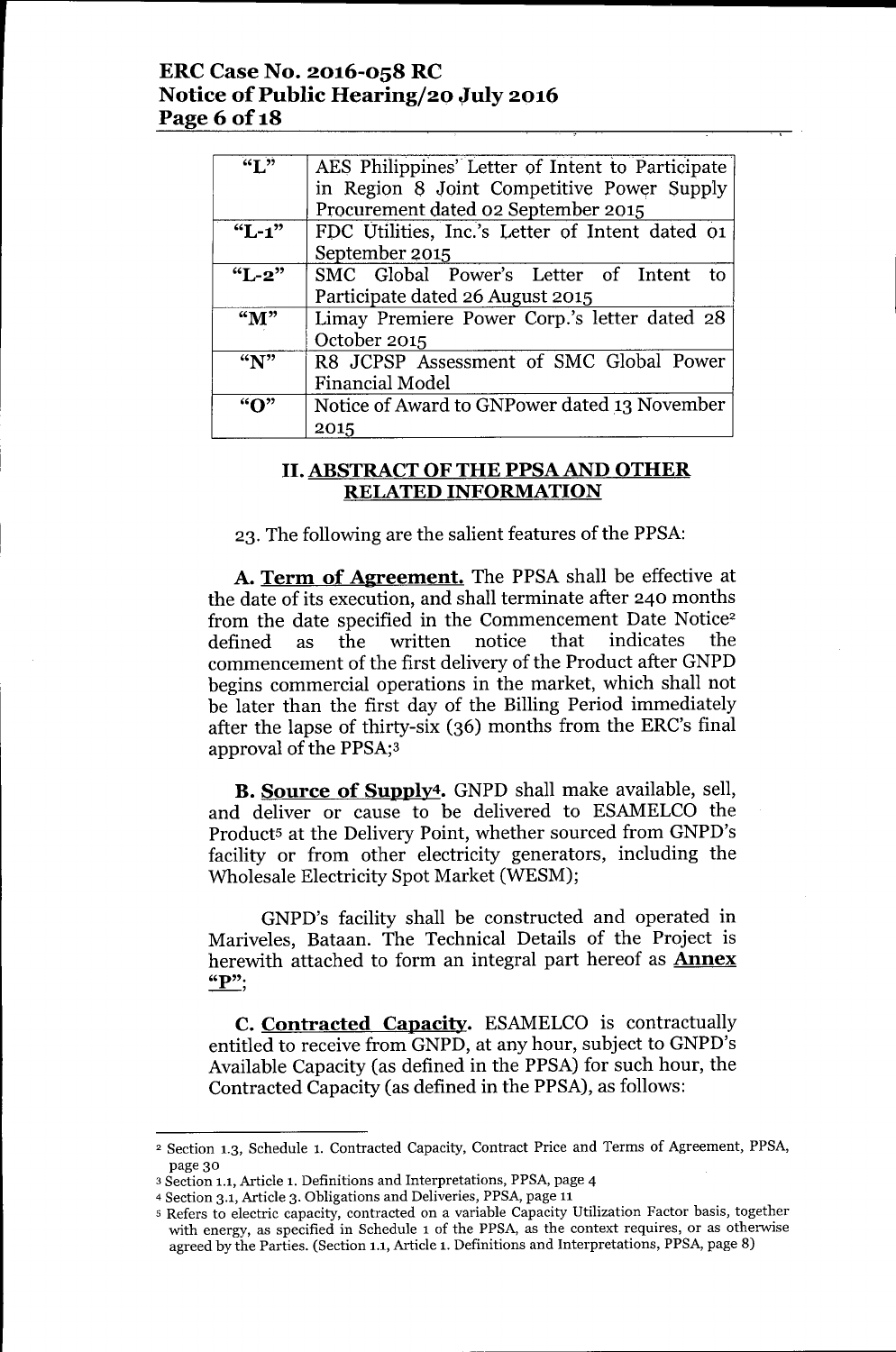## **ERCCase No. 2016-058 RC Notice** of Public **Hearing/20 July 2016 Page 70f18**

| Year           | <b>Contracted Capacity</b> |
|----------------|----------------------------|
|                | (kW)                       |
| 1              | 15,000                     |
| $\overline{c}$ | 15,000                     |
| <u>3</u>       | <u>15,000</u>              |
| $\overline{4}$ | 15,000                     |
| $\frac{5}{6}$  | 15,000                     |
|                | 15,000                     |
| $\overline{Z}$ | 15,000                     |
| $\overline{8}$ | 15,000                     |
| 9              | 15,000                     |
| 10             | 15,000                     |
| 11             | 15,000                     |
| 12             | <u>15,000</u>              |
| 13             | 15,000                     |
| 14             | 15,000                     |
| 15             | 15,000                     |
| 16             | 15,000                     |
| 17             | 15,000                     |
| 18             | <u>15,000</u>              |
| 19             | 15,000                     |
| 20             | 15,000                     |

ESAMELCO shall utilize and pay for the capacity delivered by GNPD at 65% to 100% Capacity Utilization Factor (CUF). GNPD may increase the capacity up to 83% CUF and lower the same to not less than 65% CUF.

# *C.l.* Option to Increase Contracted Capacity

Section 3.7 of the PPSA, provides that upon written notice to GNPD, ESAMELCO may, upon approval by GNPD, increase its Contracted Capacity which increase shall be subjected to the same terms and conditions contained in the PPSA. **In** considering whether or not to approve the request for increase in Contracted Capacity, GNPD may take into consideration the capacity available for such increase from its facility in its sole opinion, and/or the willingness of any other buyer to assign its Contracted Capacity. Such increase in Contracted Capacity shall be effective on the date GNPD gives its written approval.

### **D. Contract Price**

The Contract Price shall be composed of Capacity Price and Energy Price. The Capacity Price shall be computed as the product of the Capacity Fee for a Billing Period multiplied by the quantity of Product delivered at the Delivery Point. The Energy Price shall be computed as the product of the Energy Fee for a Billing Period multiplied by the quantity of Product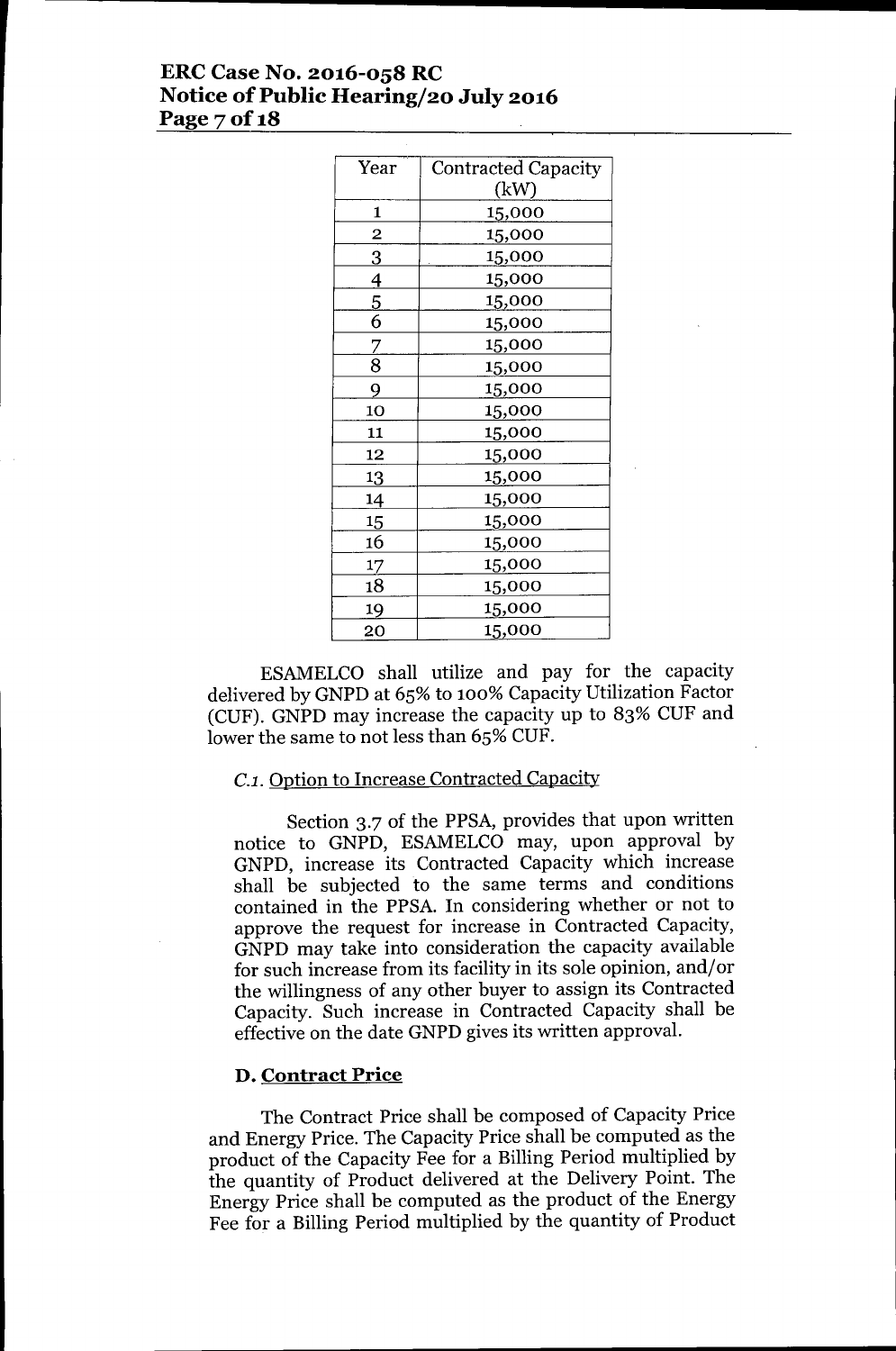## **ERe Case No. 2016-058 RC** Notice of Public Hearing/20 July 2016 **Page 8** of 18

delivered at the pelivery Point, and shall be inclusive of the existing Government Charges under Energy Regulations No. 1-94 as of Effective Date.

## *D.l.* Capacity Fee

The *Capacity Fee* is the component of the Contract Price allocated to pay for the cost, as well as the operations and maintenance of the power plant and is designated as the Capacity Fee in *Schedule 1* of the PPSA as such may be adjusted from time to time based on GNPD's Capacity Factor.

The corresponding Capacity Fee for a given Capacity Utilization Factor is set forth in the table below:

Capacity Fees for Specific Capacity Utilization Factors

| Capacity                  |                                |  |  |
|---------------------------|--------------------------------|--|--|
| <b>Utilization Factor</b> | <b>Capacity Fee</b>            |  |  |
| (%)                       | $(\$ /kWh)$                    |  |  |
| 100%                      | 0.0456                         |  |  |
| 99%                       | 0.0460                         |  |  |
| 98%                       | 0.0464                         |  |  |
| 97%                       | 0.0467                         |  |  |
| 96%                       | 0.0471                         |  |  |
| 95%                       | 0.0475                         |  |  |
| 94%                       | 0.0479                         |  |  |
| 93%                       | 0.0483                         |  |  |
| 92%                       | 0.0487                         |  |  |
| 91%                       | 0.0491                         |  |  |
| $90\%$                    | 0.0496                         |  |  |
| 89%                       | 0.0500                         |  |  |
| 88%                       | 0.0505                         |  |  |
| 87%                       | 0.0509                         |  |  |
| 86%                       | 0.0514                         |  |  |
| 85%                       | 0.0519                         |  |  |
| 84%                       | $\ddot{\phantom{a}}$<br>0.0524 |  |  |
| 83%                       | 0.0529                         |  |  |
| 82%                       | 0.0534                         |  |  |
| 81%                       | 0.0540                         |  |  |
| 80%                       | 0.0545                         |  |  |
| 79%                       | 0.0551                         |  |  |
| 78%                       | 0.0556                         |  |  |
| 77%                       | 0.0562                         |  |  |
| 76%                       | 0.0568                         |  |  |
| 75%                       | 0.0575                         |  |  |
| 74%                       | 0.0582                         |  |  |
| 73%                       | 0.0589                         |  |  |
| 72%                       | 0.0596                         |  |  |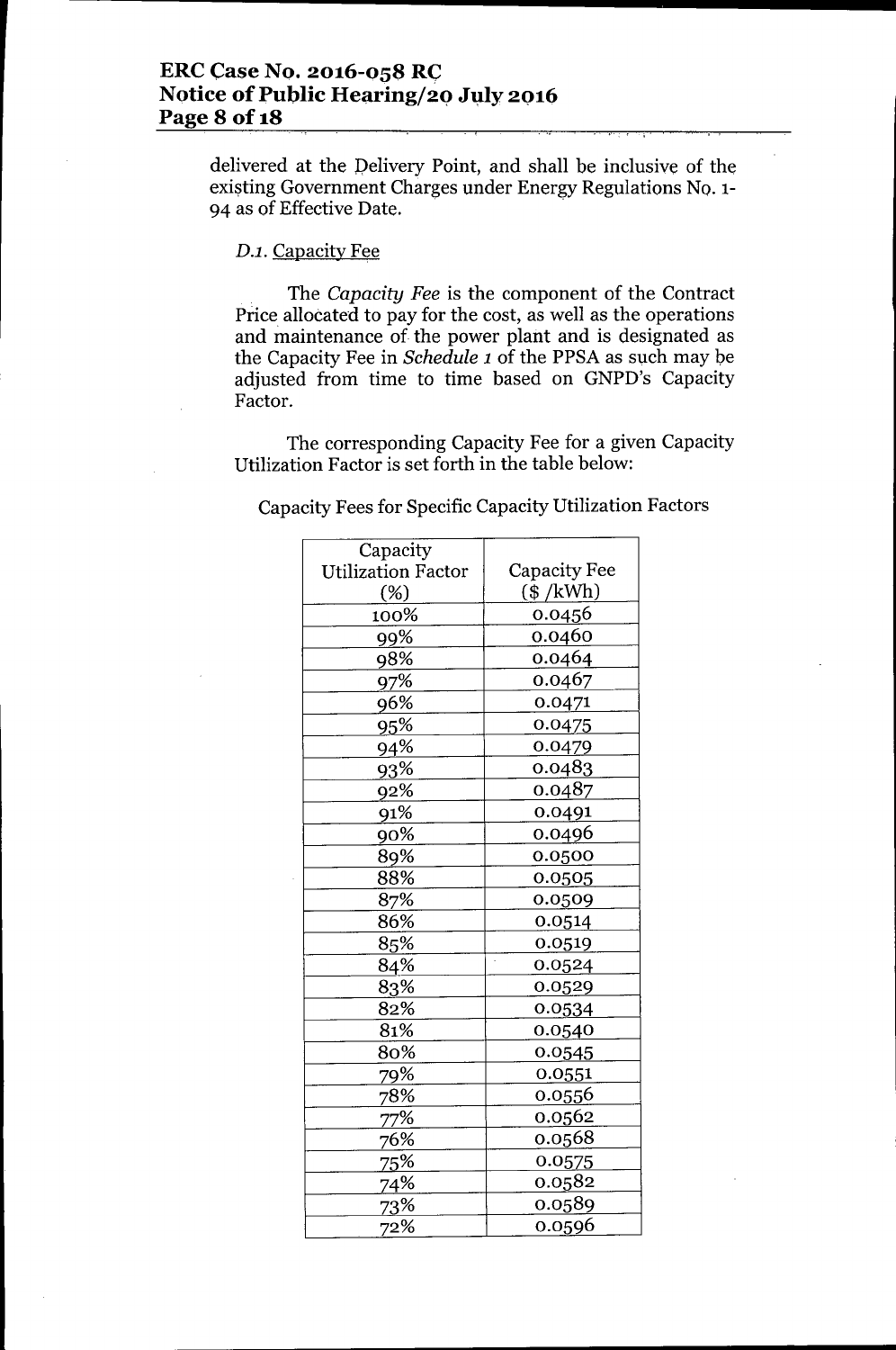## **ERC** Case No. 2016-058 RC **Notice of Public Hearing/20 July 2016 Page 9 Of18**

| 71% | 0.0603 |
|-----|--------|
| 70% | 0.0611 |
| 69% | 0.0618 |
| 68% | 0.0626 |
| 67% | 0.0634 |
| 66% | 0.0643 |
| 65% | 0.0651 |

For the resulting Capacity Utilization Factor which is not a whole number, the corresponding Capacity Fee shall be computed using the formula as set forth below:

#### *Capacity Fee*

 $=$  - 0.10971 x (CUF)<sup>3</sup> + 0.344263 x (CUF)<sup>2</sup>  $-$  0.39644 x CUF + 0.2075

#### Where:

#### *Capacity Fee - is the Capacity Fee in \$/kWh*

*CUF - is the Capacity Utilization Factor between 65% and 100%, provided that if the actual CUF is below 65% (the "Minimum Capacity Utilization Factor"), the Capacity Price shall be calculated based on the Capacity Fee and quantity associated with the Minimum Capacity Utilization Factor.*

*The Capacity Utilization Factor (CUF) shall be computed asfollows:*

$$
CUF = \frac{Q}{CC * [H_T - EH_{TO}]}
$$

Where:

- Q = *Quantity* as *defined in Section* 1.1 *of the Agreement*
- CC = *Contracted Capacity, in kW,* as *set forth in Schedule 1*
- *HT* = *Total number of hours in such Billing Period*
- *EHTO* = *the sum of the duration, in Equivalent Hours, of Scheduled Outages and Unscheduled Outages in such Billing Period*

*For example,*

| $\overline{O}$ | $=$ | 18,648,000 kWh |
|----------------|-----|----------------|
| CC             | $=$ | 37,000 kW      |
| $H_T$          | $=$ | 720 hours      |
| $EH_{TO}$      | $=$ | 101 hours      |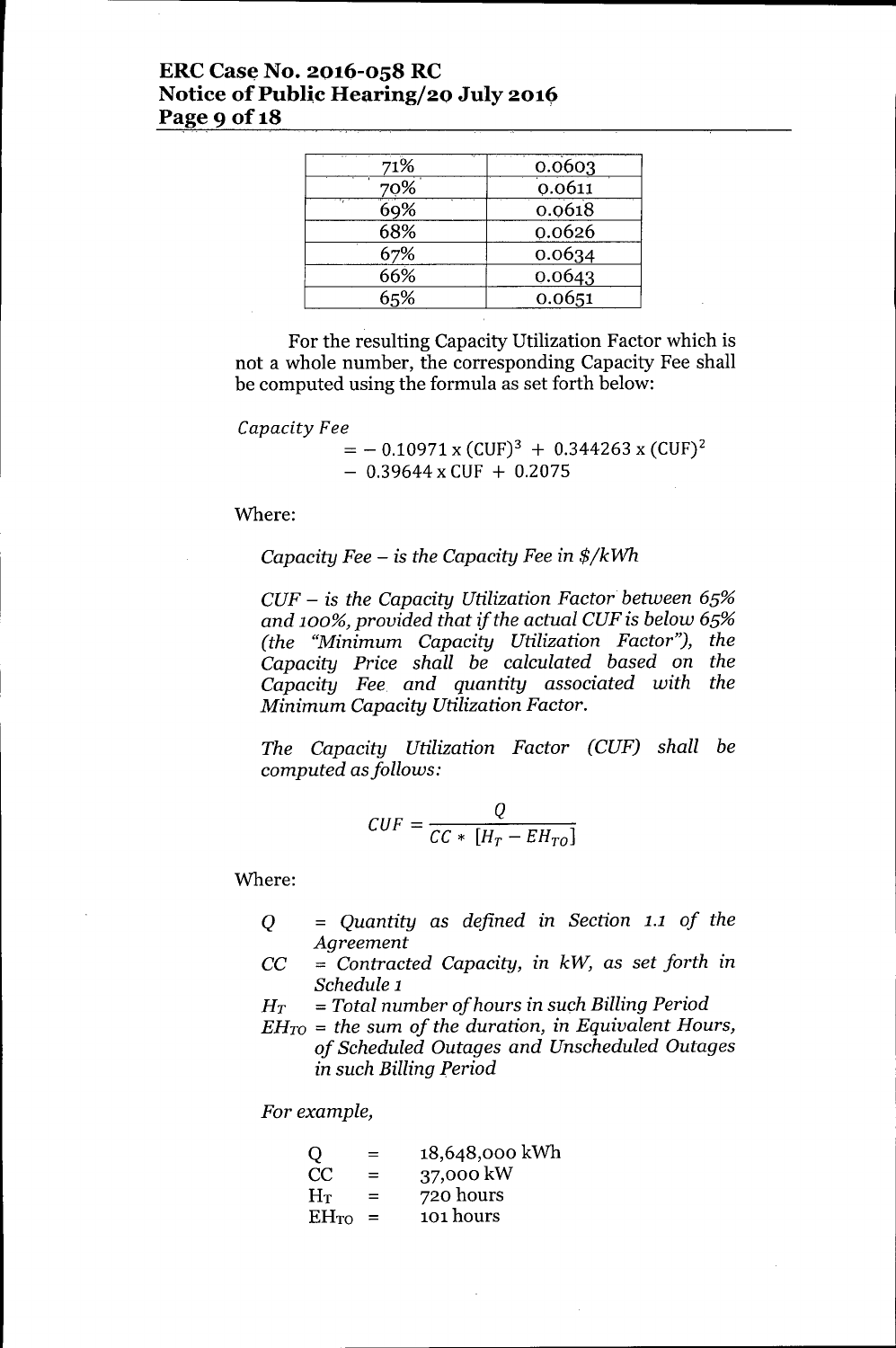## **ERCCase No. 2016-058 RC Notice** of Public **Hearing/20 July 2016 Page 10 Of18**

$$
CUF = \frac{18,648,000 \, kWh}{37,000 \, kW * [720 \, hours - 101 \, hours]}
$$
\n
$$
= \frac{18,648,000 \, kWh}{22,903,000 \, kWh}
$$
\n
$$
= 81.42\%
$$

*D.2.* Energy Fee

Energy 
$$
Fee = IEF \times \left[\frac{CIF_n}{CIF_0}\right]
$$

Where:

*IEF* 
$$
-
$$
 Initial Energy *Free* equal to \$0.0328 / kWh  
\n*CIF<sub>n</sub>*  $-$  *CIF* Cost of *Full for Billing Period n*  
\n*CIF<sub>o</sub>*  $-$  *Base CIF Cost of Full equal to* \$10.2514 / million kcal

**E. Capacity Utilization Discount.** Section 5.3 (c) of the PPSA provides that if ESAMELCO pays the invoice amount in full in accordance with GNPD's invoice instruction on or before the twenty-fifth  $(25<sup>th</sup>)$  day of the succeeding calendar month from the relevant Billing Period and ESAMELCO's CUF is greater than or equal to 65%, ESAMELCO shall receive a credit on the next subsequent bill equal to 2.8% of the Energy Fee multiplied by the actual quantity of the Product actually delivered set forth in such invoice for the Billing Period for which the credit was earned.

**F. Scheduled and Unscheduled Outages.** Pursuant to Section 3.2, GNPD is allowed Scheduled Outages not to exceed five hundred forty (540) Equivalent Hours for each Contract Year during which times reduced or no deliveries will be available to ESAMELCO. GNPD is likewise allowed Unscheduled Outages of five hundred forty (540) Equivalent Hours for each Contract Year during which times reduced or no deliveries will be available to the Buyer.

### **III. COMMERCIALADVANTAGE OF THE GENERATION RATEAND IMPACT ON ESAMELCO'S RETAIL RATES**

24. ESAMELCO, together with the other Region 8 ECs, needs to address the insufficiency of its power supply due to the increasing demand within its franchise area;

25. The additional supply from GNPD will significantly augment the supply deficiency of ESAMELCO and will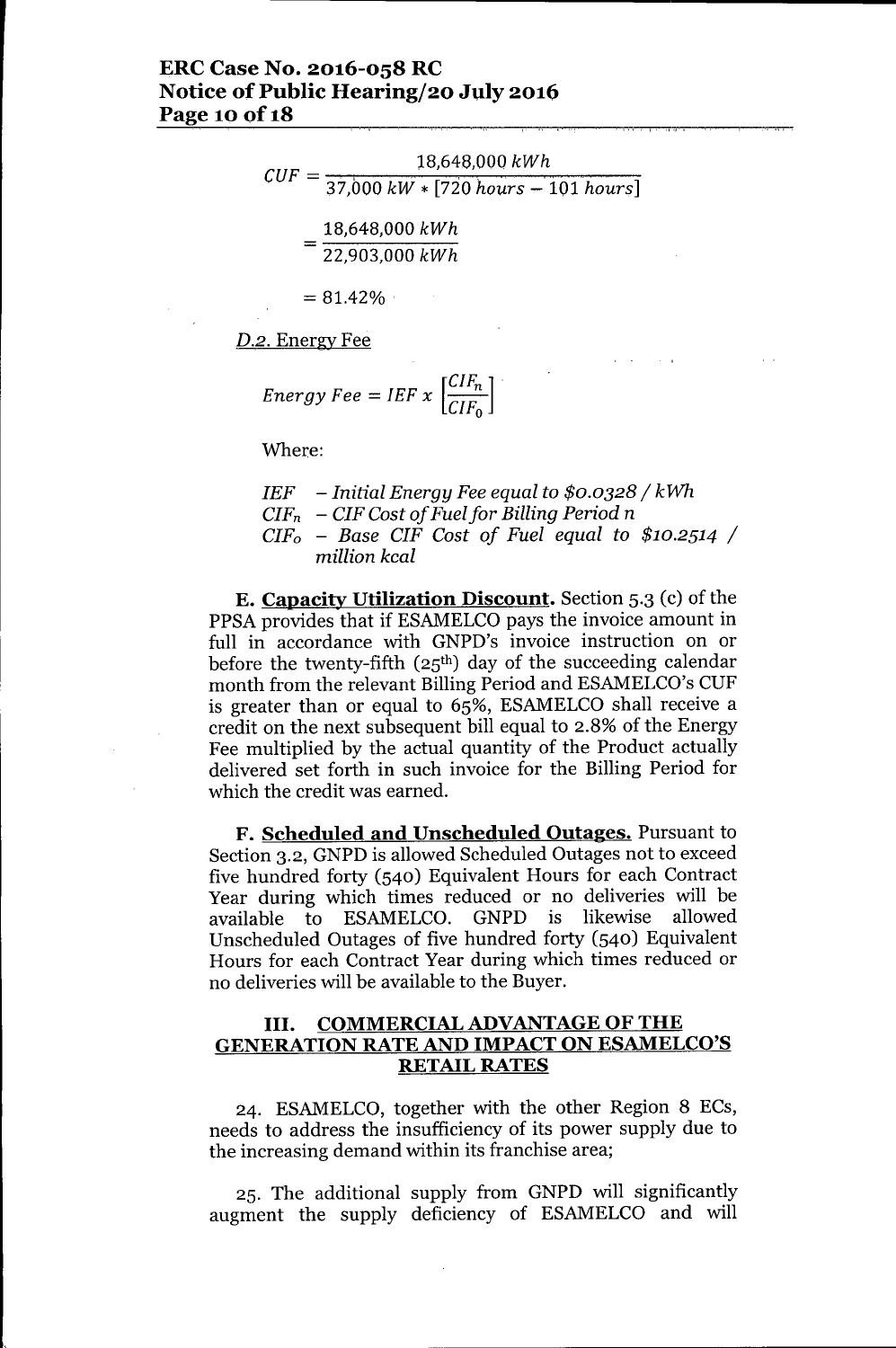## **ERC Case No. 2016-058 RC Notice of Public Hearing/20 July 2016 Page 11 of 18**

decrease the adverse effects thereof by providing a stable and adequate source of electricity;

26. Aside from the lower generation cost of the power supply from GNPD, ESAMELCO is also entitled to Capacity Utilization Discount, if conditions are met, which makes even more competitive the proposed rate contained in the subject PPSA. Also, it is worthy to note that the GNPD rate was further reduced during the finalization of the PPSA with Region 8 ECs where it was requested that. the conditions to avail Prompt Payment Discount (PPD) and the posting of a security deposit be waived. As a result, the Contract Price is already net of PPD;

27. Among alternative suppliers capable of providing additional energy to ESAMELCO and the rest of the Region 8 ECs, GNPD's rates proved to be more reasonable and competitive. While GNPD's offer is primarily intended for its base load requirements, the Capacity Factor Pricing under the PPSA provides flexibility in the Region 8 ECs' utilization of the Contracted Capacity;

28. ESAMELCO simulated a rate impact analysis which ultimately resulted in PhPO.1230/kWh rate reduction with the execution of the PPSAwith GNPD, to wit:

## **ESAMELCO RATE IMPACT ANALYSIS**

#### with **GNPD**

|              | Forecasted<br>$2019*$<br>Average<br><b>Quantity</b><br>(kWh) | Amount<br>(PhP) | Percent<br><b>Share</b><br>(%) | <b>Resulting</b><br>Capacity<br><b>Utilization</b><br>Factor (%) | 2019<br>Average<br>Rate<br>(PhP/kWh) | Weighted<br>Average<br>Rate<br>(PhP/kWh) |
|--------------|--------------------------------------------------------------|-----------------|--------------------------------|------------------------------------------------------------------|--------------------------------------|------------------------------------------|
| <b>GNPD</b>  | 103,567,464.65                                               | 378,601,223.77  | 96.83%                         | 79%                                                              | 3.6556                               |                                          |
| <b>WESM</b>  | 3,386,836.34                                                 | 15,946,887.61   | 3.17%                          |                                                                  | 4.7085                               | 3.6889                                   |
| <b>TOTAL</b> | 106,954,300.99                                               | 394,548,111.39  | 100%                           |                                                                  |                                      |                                          |

#### **without GNPD**

|              | Forecasted<br>2019* Average<br><b>Quantity</b><br>(kWh) | Amount<br>(PhP) | Percent<br><b>Share</b><br>(%) | <b>Resulting</b><br>Capacity<br><b>Utilization</b><br>Factor (%) | 2019<br>Average<br>Rate<br>(PhP/kWh) | Weighted<br>Average<br>Rate<br>(PhP/kWh) |
|--------------|---------------------------------------------------------|-----------------|--------------------------------|------------------------------------------------------------------|--------------------------------------|------------------------------------------|
| <b>GNPD</b>  | 0.00                                                    | 0.00            | $0.00\%$                       | о%                                                               | 0.0000                               |                                          |
| <b>WESM</b>  | 106,954,300.99                                          | 407,695,383.27  | 100.00%                        |                                                                  | 3.8119                               | 3.8119                                   |
| <b>TOTAL</b> | 106,954,300.99                                          | 407,695,383.27  | 100%                           |                                                                  |                                      |                                          |
|              |                                                         |                 |                                | GENERATION RATE IMPACT, PhP/kWh                                  |                                      | (0.1230)                                 |

*Notes:*

*Analysis and simulations* is *based* on *ESAMELCO'sforeeasted 2019 hourly load profile*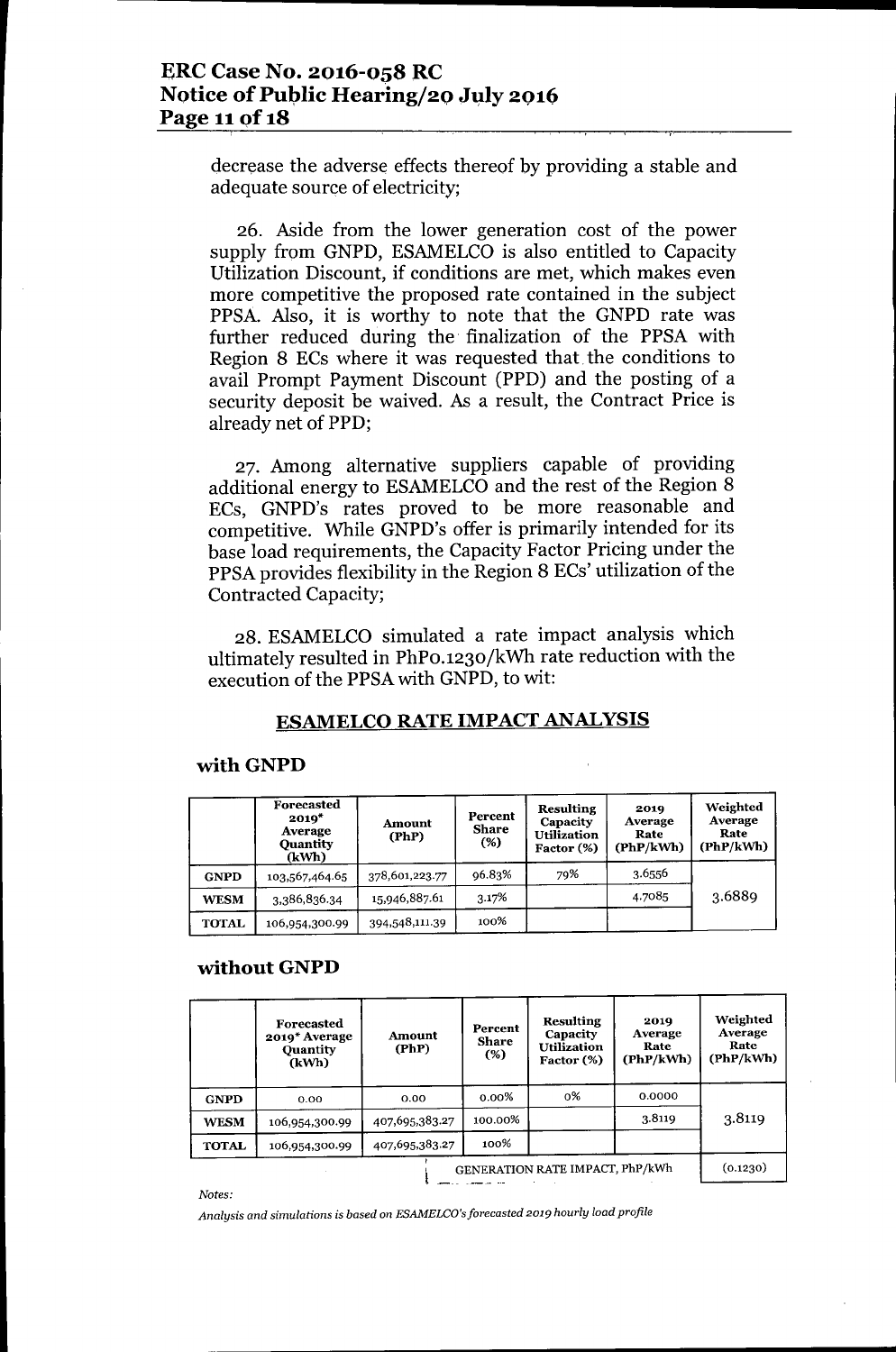GNPD rate is based on applicable (i) Capacity Fee at Resulting Capacity Factor; (ii) March 2015 to February 2016, FOREX (iii) Energy Fee based on projected 2019 prices subject to rate escalation by 2019 based on 2019 *Inflation Factors from World Bank Commodities Price Forecast (Nominal USD), July* 15, *2015; WESM Prices* is *based on 2015 prices of Nodal Points of ESAMELCO and escalated to* 3% *per year up to 2019*

*\* GNPD under Interim/Partial Delivery*

29. In compliance with Rule 20 of ERC Rules of Practice and *Procedure* relative to the submission of supporting documents and information for the approval of the PPSA and the rate structure embodied therein, Applicants ESAMELCO and GNPD attach the following documents to form integral parts hereof:

| <b>ANNEX</b>                           | <b>DOCUMENT</b>                                                                              |  |  |  |  |
|----------------------------------------|----------------------------------------------------------------------------------------------|--|--|--|--|
| " $Q"$                                 | <b>Executive Summary of the PPSA</b>                                                         |  |  |  |  |
| $"Q-1"$                                | Breakdown of the Contract Price and Sample                                                   |  |  |  |  |
|                                        | Calculation                                                                                  |  |  |  |  |
| $\overline{\mathbf{R}^{\prime\prime}}$ | <b>Rate Impact Simulation</b>                                                                |  |  |  |  |
| $\overline{``S"}$                      | GNPD's Financial Assumptions including Project                                               |  |  |  |  |
|                                        | Cost, Sources of Financing, Debt-Equity Ratio,<br>WACC computation, and Projected Equity IRR |  |  |  |  |
| $\mathbf{G}$                           | Breakdown of Costs including Engineering,                                                    |  |  |  |  |
|                                        | Procurement and Construction (EPC) Costs,                                                    |  |  |  |  |
|                                        | Operations and Maintenance (O&M) Costs, and                                                  |  |  |  |  |
|                                        | <b>Projected Fuel Costs</b>                                                                  |  |  |  |  |
| ``U"                                   | Projected Balance Sheet, Income Statement,                                                   |  |  |  |  |
|                                        | <b>Revenue and Cash Flow</b>                                                                 |  |  |  |  |
| " $U-1$ "                              | Compact Disc containing a soft copy of Annexes                                               |  |  |  |  |
|                                        | "S" to "U"                                                                                   |  |  |  |  |
| $\mathbf{w}$                           | <b>Details of Fuel Procurement</b>                                                           |  |  |  |  |
| $\sqrt[4]{-1}$                         | Sworn Statement - Coal Procurement Process                                                   |  |  |  |  |
| $\overline{W}$                         | GNPD's Audited Financial Statement for 2014                                                  |  |  |  |  |
| $\overline{K''}$                       | GNPD's Transmission Plan for the Project                                                     |  |  |  |  |
| $\overline{\mathbf{w}}$                | Certificate of Endorsement from DOE that the                                                 |  |  |  |  |
|                                        | Project is included in the DOE's<br>Power                                                    |  |  |  |  |
|                                        | Development Plan                                                                             |  |  |  |  |
| " $Y-1"$                               | Environmental Certificate of Compliance from                                                 |  |  |  |  |
|                                        | <b>DENR</b>                                                                                  |  |  |  |  |
| $\mathbf{Z}^*$                         | ESAMELCO's Distribution Development Plan                                                     |  |  |  |  |
|                                        | (DDP)                                                                                        |  |  |  |  |
| $A^{\prime\prime}$                     | ESAMELCO's Actual and Forecasted Energy and<br>Demand                                        |  |  |  |  |
| $\mathbf{B}$ BB"                       | <b>ESAMELCO's Average Daily Load Curve</b>                                                   |  |  |  |  |
| "CC"                                   | ESAMELCO's Board Resolution authorizing the                                                  |  |  |  |  |
|                                        | Board President and the General Manager to sign                                              |  |  |  |  |
|                                        | the Power Purchase and Sale Agreement (PPSA),                                                |  |  |  |  |
|                                        | to file with the ERC the Application for the                                                 |  |  |  |  |
|                                        | approval of the said PPSA, and for other purposes                                            |  |  |  |  |
|                                        | sign the PPSA on behalf of ESAMELCO, to engage                                               |  |  |  |  |
|                                        | Atty. Ma. Concepcion Ojeda as legal counsel and                                              |  |  |  |  |
|                                        | to designate competent persons as witness                                                    |  |  |  |  |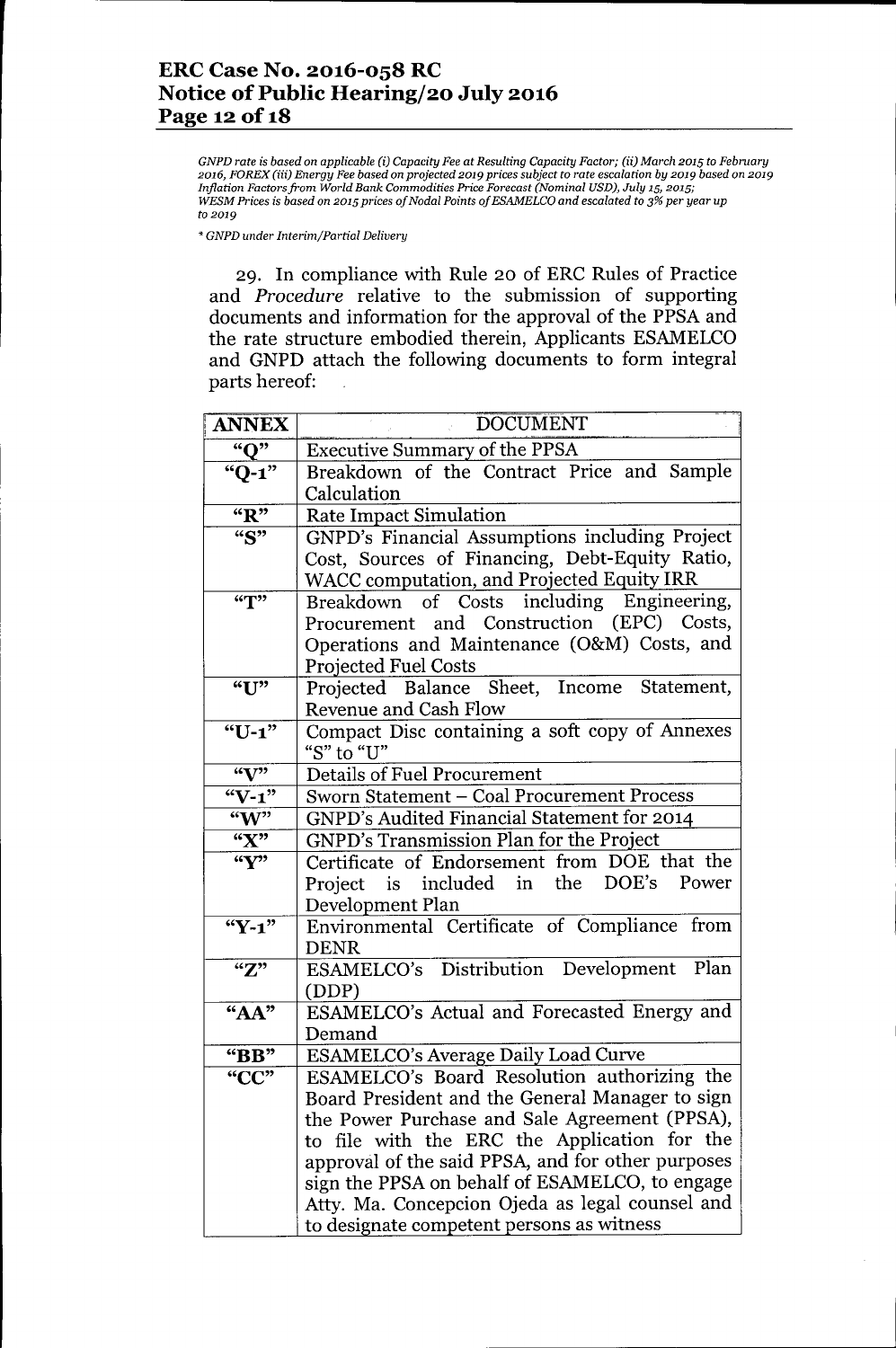#### ERC Case No. 2016-058 RC Notice of Public Hearing/2Q July 2016 Page 13 of 18  $\overline{\phantom{a}}$

| "D <sub>D</sub> | GNPD's General Partner's Certificate attesting to<br>the resolution of the General Partners to execute<br>the subject PPSA with ESAMELCO and |
|-----------------|----------------------------------------------------------------------------------------------------------------------------------------------|
|                 | designating signatories thereto                                                                                                              |
|                 | "DD-1"   GNPD's General Partner's Certificate attesting to                                                                                   |
|                 | the resolution of the General Partners to file an                                                                                            |
|                 | application for the approval of the subject PPSA                                                                                             |
|                 | with ERC and designating its authorized                                                                                                      |
|                 | representatives and legal counsels                                                                                                           |

30. Applicants ESAMELCOand GNPD are reserving their right to submit other documents, either in the course of the hearing or as may be required by this Honorable Commission.

### IV. COMPLIANCEWITH PRE-FILING REQUIREMENTS

31. Applicants manifest compliance with the pre-filing requirements mandated under the *Implementing Rules and Regulations of the EPIRA* and *Rule* 6 *of the ERC Rules of Practice and Procedure,* to be established by the following:

a. Certifications acknowledging receipt of the *Application* with annexes to be issued by the Legislative Bodies of Pasig City, City of Borongan, and the Province of Eastern Samar, to be appended as Annexes "EE", "FF" and "GG", respectively;

b. Notarized Affidavit of Publication stating that the *Application* was published in a newspaper of general circulation within ESAMELCO's Franchise Area, to be appended herein as **Annex "HH"**; and

c. Complete newspaper issue where the *Application* was published, to be appended herein as **Annex "HH-1"**, and the relevant page thereof where the *Application* appears, as Annex "HH-2";

### V. MOTION FOR CONFIDENTIAL TREATMENT OF ANNEXES "H" to "J" and "S" to "V"

32.Under *Rule* 4 *of the ERC Rules of Practice and Procedure,* a party to any proceeding before the Honorable Commission may request that certain information not be disclosed and be treated as confidential, by describing with particularity the information to be treated as confidential, specifying the ground for the claim of confidential treatment of the information and, if applicable, specifying the period during which the information must not be disclosed;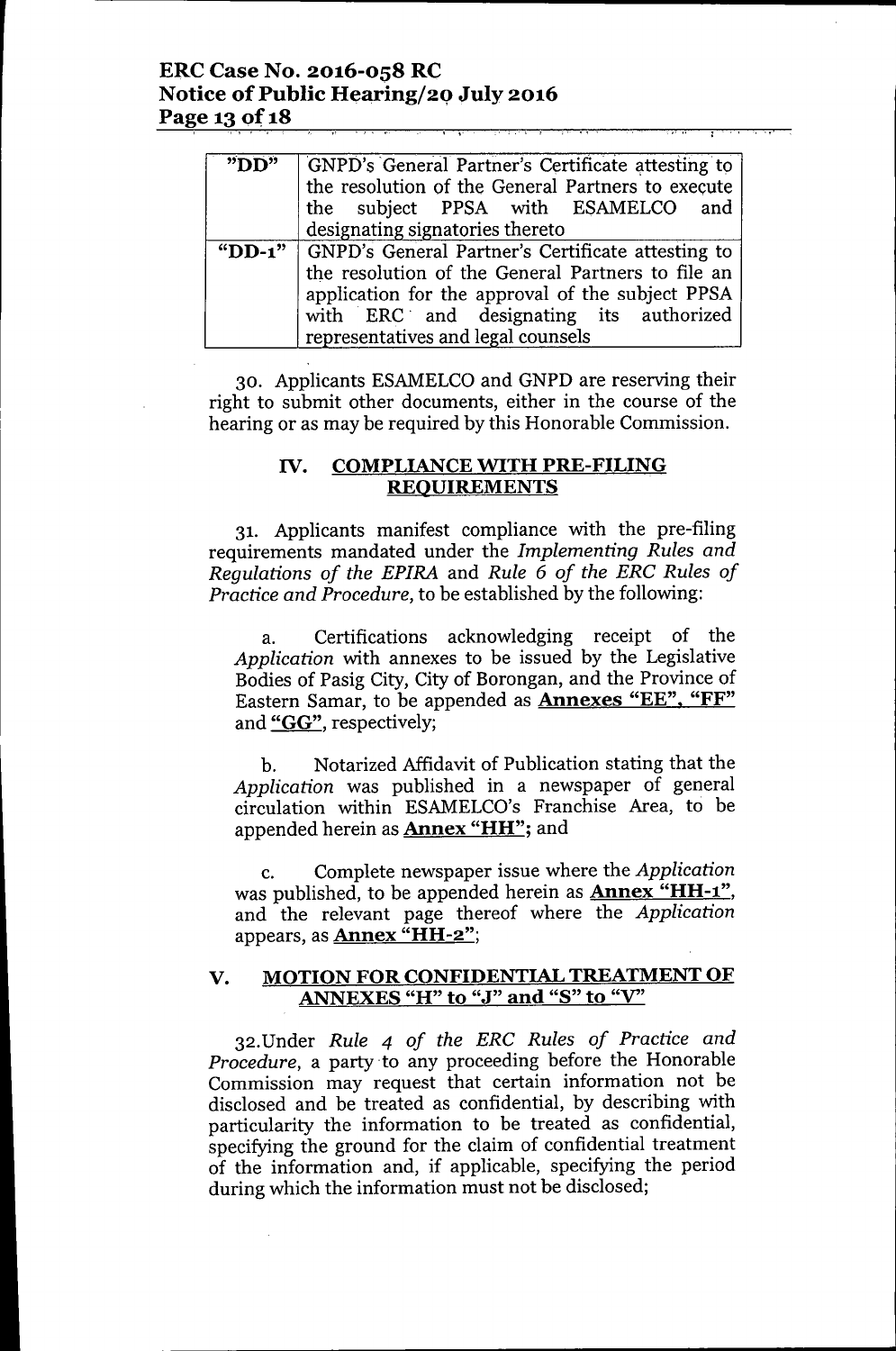33. Applicant ESAMELCO humbly requests for the confidential treatment of **Annexes** "H" **to** "J" hereof, consisting of the tender documents. These annexes show the individual offers of the bidders which participated in the R8 JCPSP, as well as the results of the evaluation. The Region 8 ECs, ESAMELCO included, are bound by their undertaking to secure and keep in confidence the offers and the proposed terms of supply, so as not to prejudice or pre-empt any future CSPs in which these bidders will participate. Otherwise, ESAMELCO and the rest of the Region 8 ECs may be held liable for damages for breach of confidentiality, and eventually, risk their good relations with the suppliers concerned;

34. Similarly, Applicant GNPD respectfully moves for the confidential treatment of **Annexes** "8" **to** "V" hereof. These annexes, exclusively owned by Applicant GNPD, contain information which are considered part of its business and trade secrets. As such, GNPD has the sole proprietary interest and will be unduly prejudiced should they be, disclosed to the public;

35. These annexes contain numbers, data, formula, methodology, and calculations involving valuable and sensitive commercial, financial information reflecting GNPD's business operations and financial trade secrets. Therefore, GNPD's confidential, proprietary, and private information included in the aforesaid annexes should be protected from public dissemination. Otherwise, such information can be illegally and unfairly utilized by business competitors who may use the same for their own private gain and to the irreparable prejudice of GNPD. Negotiations with prospective customers may also be affected;

36. The information contained in **Annexes** "8" **to** "V", constitute "trade secrets", for which GNPD has actual and valuable proprietary interest. As explained by the Supreme Court, a trade secret may consist of any formula, pattern, device, or compilation of information that is used in one's business and gives the employer an opportunity to obtain an advantage over competitors who do not possess the information6• It is indubitable that trade secrets constitute proprietary rights and jurisprudence has consistently acknowledged the private character of trade secrets7. Further, as ruled in *Garcia VS. Board of Investments8,* trade secrets and confidential, commercial and financial information are *exempt* from public scrutiny;

<sup>6</sup> *Air Philippines Corporation vs. Pennswell Inc.,* G.R. No. 172835, December 13, 2007.

*<sup>7</sup> Ibid.,*

<sup>8 177</sup> SCRA 374 (1989).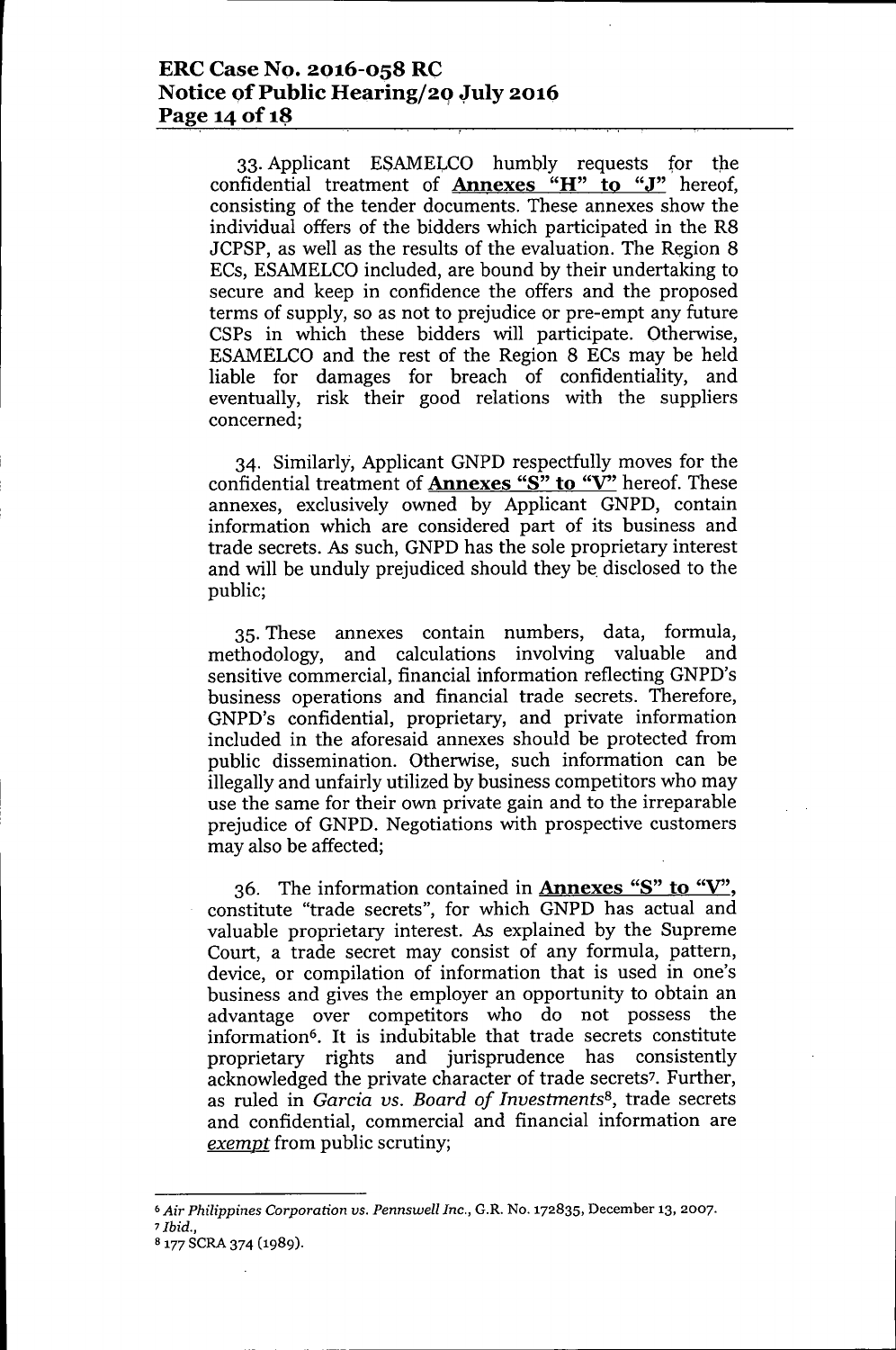37. Accordingly, it is respectfully submitted that **Annexes** "H" to "J" and "S" to "V" must be accorded confidential treatment. As such, they are to be used *exclusively* by the Honorable Commission and for the *sole* purpose of evaluating this *Application,* thereby protecting these data. from unnecessary public disclosure;

38. In accordance with *Section 1(b), Rule* 4 *of the ERC Rules of Practice and Procedure,* Applicants ESAMELCOand GNPD submit one (1) copy each of **Annexes "H" to "J" and** "S" to "V" in a sealed envelope, with the envelope and each page of the documents stamped with the word *"Confidential";*

### VI. PRAYER FOR PROVISIONAL AUTHORITY

39. All the foregoing allegations are re-pleaded by reference in support of herein *Prayer* for the issuance of Provisional Authority to implement the subject PPSA;

40. ESAMELCO and GNPD pray for the issuance of a Provisional Authority or interim relief prior to final decision pursuant to *Rule* 14 of the *ERC Rules of Practice and Procedure,* to wit:

*"Section* 3. *Action on the Motion. - Motions for provisional authority or interim relief may be acted upon with or without hearing. The Commission shall act on the motion on the basis of the allegations of the application or petition and supporting documents and other evidences that applicant or petitioner has submitted and the comments or opposition filed by any interested person, if there be any."*

41. Worthy of note is that based on the Department of Energy's (DOE) 2015-2030 Luzon and Visayas Grids Supply-Demand Outlook, Luzon's peak demand in 2015 is 8,974MW with an Annual Average Growth Rate (AAGR) of 4.85% while Visayas' Peak Demand is 1,847MW with AAGR of 3-4%. Therefore, Luzon's peak demand is expected to increase to 11,347MWin 2020, and to 18,264MW by the year 2030 and for Visayas, 2,042MW in 2020 and 3,025MW in 2030. This electricity demand growth has led to DOE's call for planning and investments in the power sector;

42. The continuous addition of supply shall help keep stable power supply for the increasing demand and low and stable cost of power available at the WESM and for the endusers;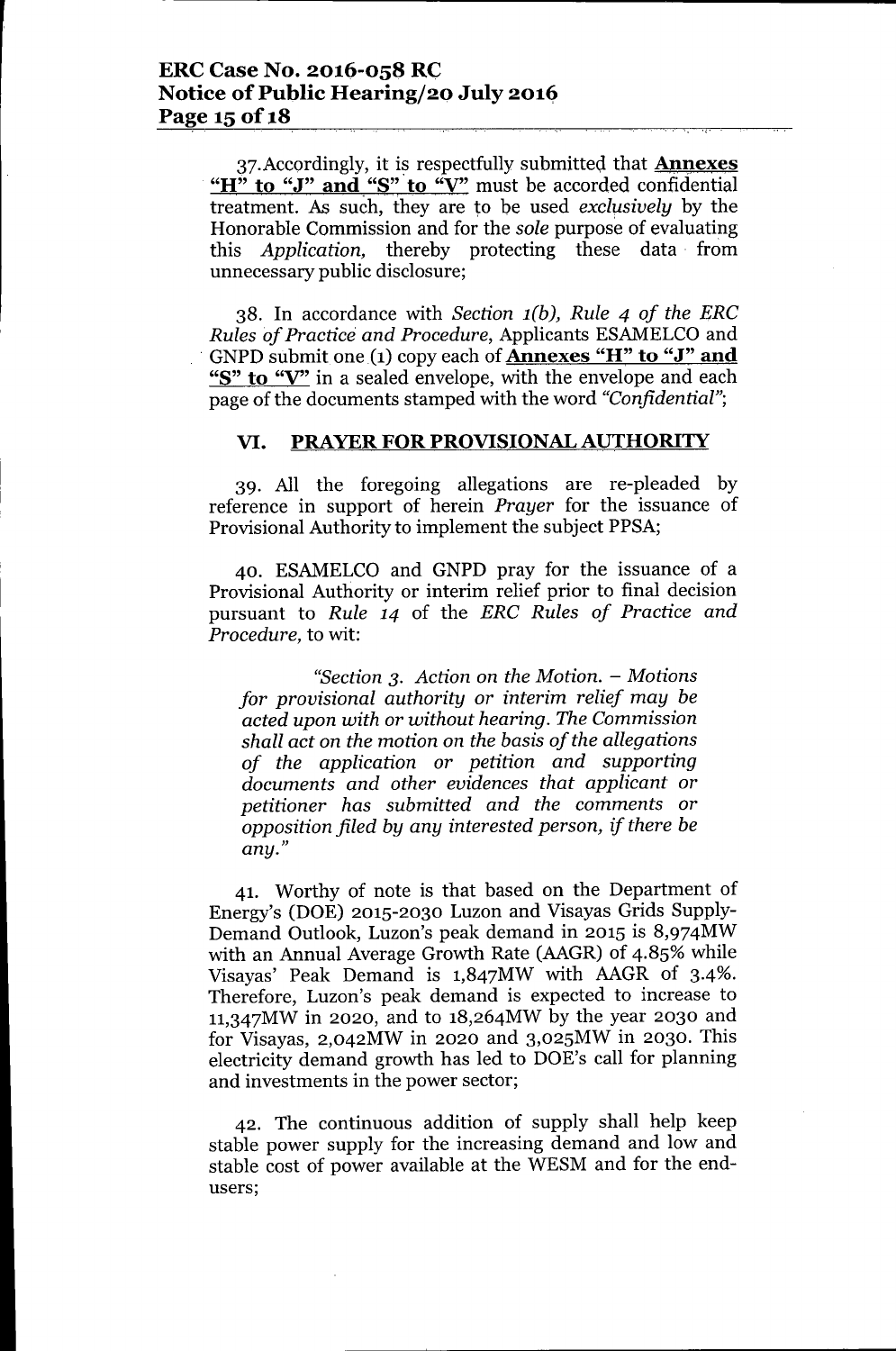43. Contributing to the Luzon and Visayas Grid's demand growth is ESAMELCO's peak load demand which increases at a rate of 3.51% per year. By 2019, it is projected that ESAMELCO's existing power suppliers will not be able to meet the power needs of its member consumers, which is expected to have increased to 16.3%;

. 44. Thus, the PPSA with GNPD is crucial for ESAMELCO to guarantee that. its forward power needs are satisfied, without compromising the reasonableness of the generation rate to be passed on to its member-consumers;

45. While target delivery of power under the terms and conditions of the PPSA is expected to commence not later than thirty-six (36) months after the final approval of the Honorable Commission, the Parties, however, intend to commence delivery whether on an interim or full capacity basis on December 26, 2018. Applicants, nonetheless, shall begin at the earliest opportune time their compliance with all financial and regulatory requirements and processes leading up to the timely completion of GNPD's facility;

46. It is also worthy to note that part of the funds needed to construct GNPD's facility will be sourced from loans coming from banks/financial institutions. The Honorable Commission's provisional approval of the instant *Application* is a vital requirement for the release of the loan proceeds. Hence, a timely compliance with the requirements of the financial agreements ensures stable source of funds and timely construction of the generation facility, and the implementation of the PPSA as contemplated by the Applicants;

47. With continuous financing, the timely implementation of the project shall be assured, to the full benefit of ESAMELCO and the Luzon and Visayas' Grids. Otherwise, any delay in the implementation of the project shall expose ESAMELCO to supply risk and unstable market prices in the future;

48. To emphasize the necessity of a provisional approval of herein *Application,* a Judicial Affidavit to support the prayer for provisional authority will be attached herewith to form an integral part hereof as **Annex** "II";

49. In recognition of the fact that a substantial amount of time is customarily needed to evaluate the documents submitted to support the approval of herein *Application,* Applicants ESAMELCO and GNPD seek the kind consideration of the Honorable Commission to approve the instant *Application,* immediately, albeit, provisionally;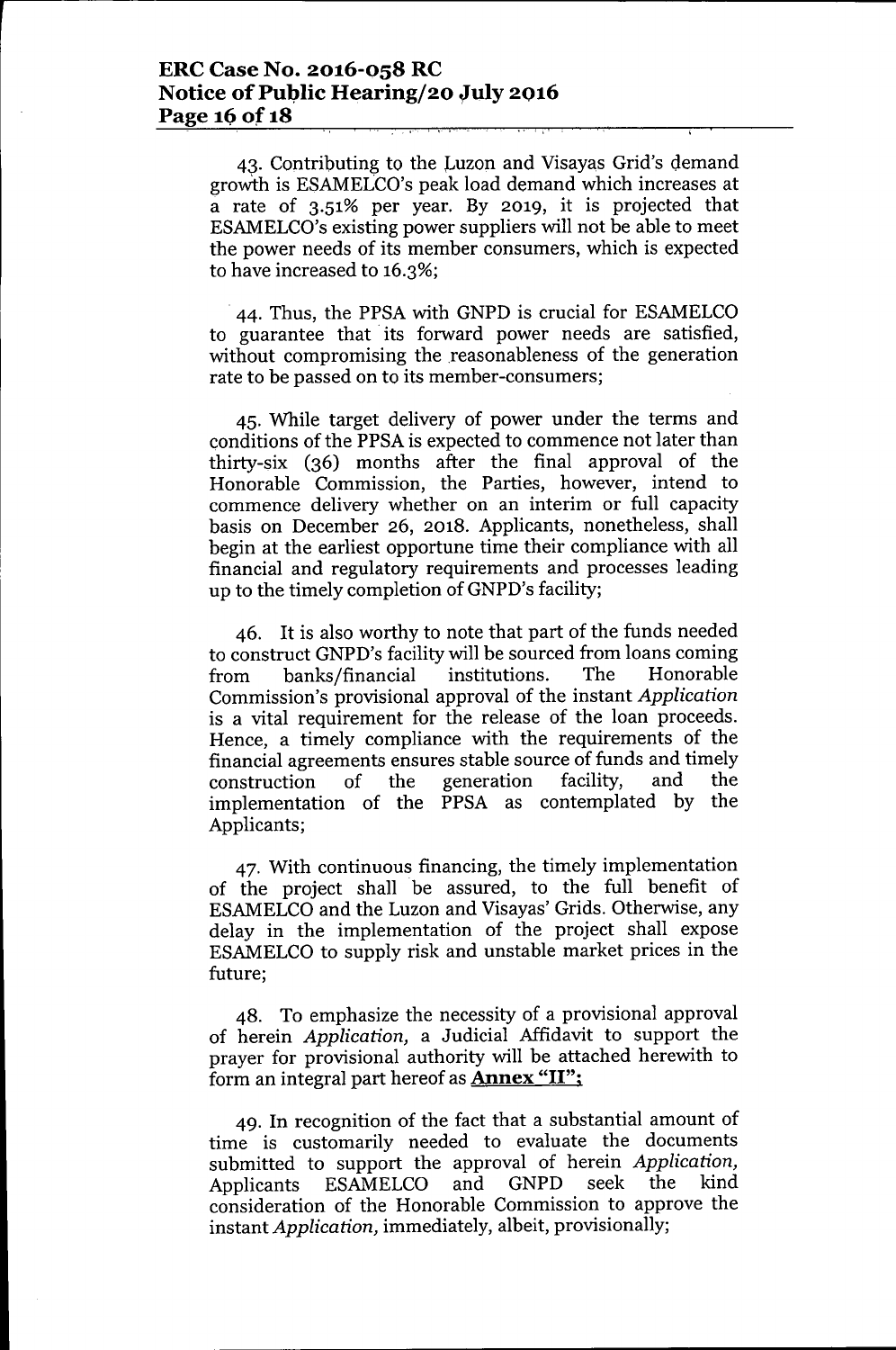#### PRAYER

WHEREFORE, premises considered, it is most respectfully prayed of the Honorable Commission that (i) all information set forth in Annexes "H" to "J" and "S" to "V" to the instant *Application* be treated as confidential; (ii) pending hearing on the merits, a Provisional Authority be DULY ISSUED authorizing the immediate implementation of the subject Power Purchase and Sale Agreement (PPSA) between Applicants ESAMELCO and GNPD, including the rate structure therein, as applied; and (iii) that after due notice and hearing, the instant *Application*, the *Power Purchase and Sale Agreement* and the rate structure contained therein be DULY APPROVED.

Further, in the event that a Final Authority shall be issued after GNPD starts actual delivery of power to ESAMELCO under the terms of the subject PPSA, said Final Authority be retroactively applied to the date of such actual delivery.

Other reliefs as may be just and equitable under the premises are, likewise, most respectfully prayed for.

The Commission has set the Application for determination of compliance with the jurisdictional requirements, Expository Presentation, Pre-trial Conference, and presentation of evidence on 19 October 2016 (Wednesday) at nine o'clock in the morning (09:00 A.M.) at ESAMELCO's principal office at Cabong, Borongan, Eastern Samar.

All persons who have an interest in the subject matter of the proceeding may become a party by filing, at least five (5) days prior to the initial hearing and subject to the requirements in the *ERC's Rules of Practice and Procedure,* a verified petition with the Commission giving the docket number and title of the proceeding and stating: (1) the petitioner's name and address; (2) the nature of petitioner's interest in the subject matter of the proceeding, and the way and manner in which such interest is affected by the issues involved in the proceeding; and (3) a statement of the relief desired.

All other persons who may want their views known to the Commission with respect to the subject matter of the proceeding may file their opposition to the Application or comment thereon at any stage of the proceeding before the applicant concludes the presentation of its evidence. No particular form of opposition or comment is required, but the document, letter or writing should